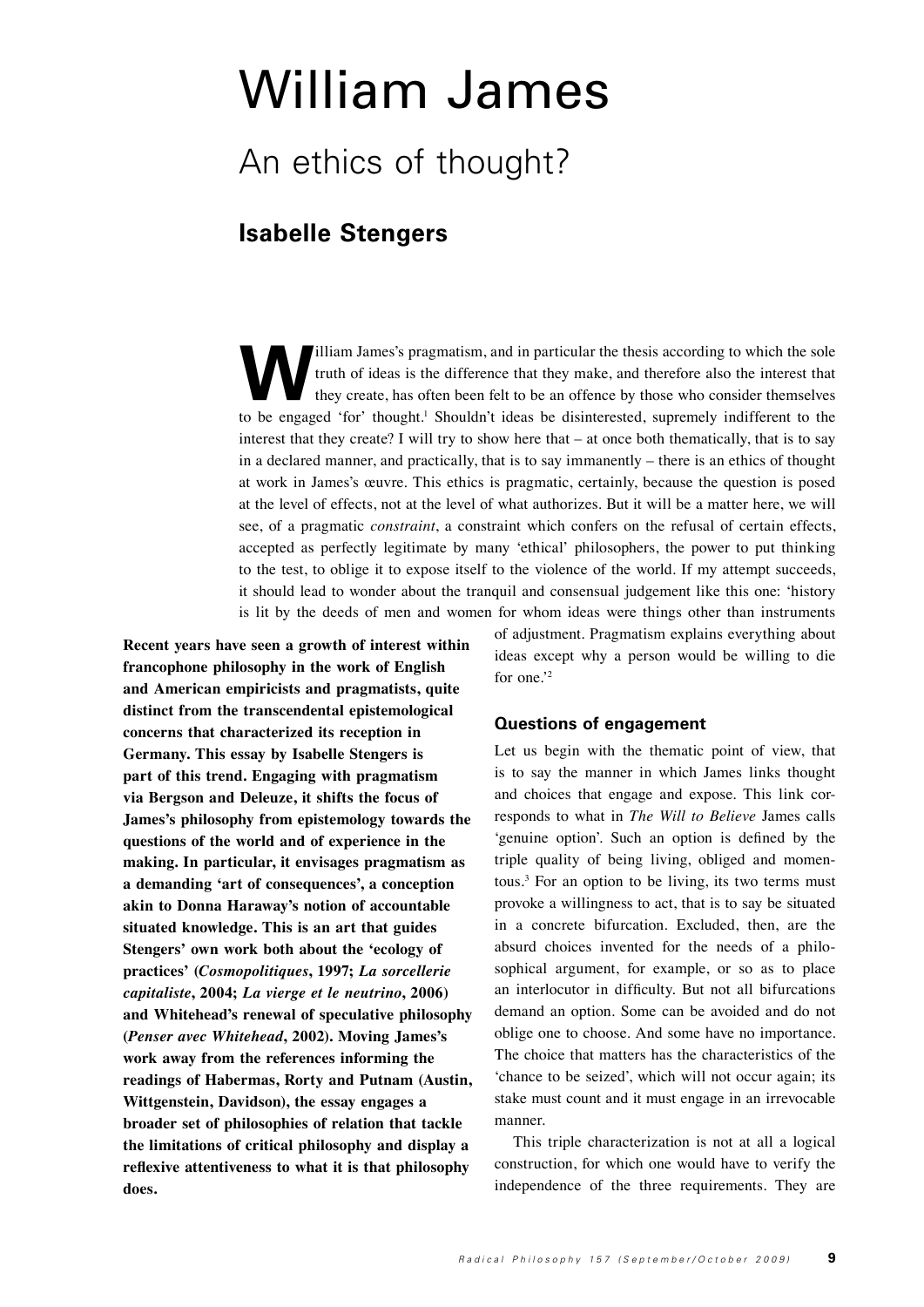not independent, because James also writes that a hypothesis possesses the maximum of life if it engages irrevocably.4 It is much more a matter of a proposition addressed to a concrete reader, a reader who James knows will try to escape, to think using abstract examples which neither oblige nor matter.

Now, among the options that don't oblige, James gives the example of accepting a theory – his, for instance – as true or rejecting it as false: if James and his ideas make no difference to me, the demand that I accept or reject his theory will collide with this indifference. On the other hand, James writes, the reader would be obliged to choose if one can say to him 'accept this truth or live without it', as is the case when a dilemma, without any possible way out, imposes itself. The question of the truth, then, is not situated in the true/false alternative, but poses the question of its efficacy, its possible power of breaking through indifference and of engaging and obliging one to choose. Now, and this is a leitmotif of the texts that I will examine here, nothing, as such, has this power. A dilemma only constrains if it gets a hold. To become truth, a truth 'calls' for this power to be conferred on it by those who will as a consequence accept the alternative: consent or refuse.

In other words, James does not attribute genuineness to an option 'in itself'. Such an option does not require the 'good will' of recognition, but an effort, the effort of allowing itself to be affected by that which it would be easy to turn one's back on, the effort of responding to that which demands a response, whether this response is consent or refusal. In this way, James confronts the reader who would be tempted by critical indifference to a genuine option. Either one attaches oneself to the 'theory', and tests its 'validity', or one accepts the path proposed. That is to say: one consents to the possibility that such a philosophical address requires an answer. Not an answer to the question of what engages the addressee, rather to a more crucial one: does he or she have the slightest idea of what an option that engages might mean?

It is more than probable that William James knew that most of his academic readers would refuse such a path. His casualness in relation to the rules of logical construction – as exemplified in his definition of a genuine option – may well manifest his indifference towards those who would flatten his argument out in order to control its validity. The power of a dilemma  $-$  accept this truth or live without it  $-$  is not the power of logic, and if the power of logic prevailed James knew that he would appear as a desperately confused and contradictory author anyway.

In fact, in a text where he describes the manner in which Bergsonian sympathy rejoins the point of view of a 'thing's interior doing', James describes very precisely the consequences of the lack of sympathy that intellectualist thinkers assimilate to rigour:

Place yourself similarly at the centre of a man's philosophic vision and you understand at once all the different things it makes him write or say. But keep up outside, use your post-mortem method, try to build the philosophy up out of single phrases, taking first one and then another and seeking to make them fit, and of course you fail. You crawl over the thing like a myopic ant over a building, tumbling into every microscopic crack or fissure, finding nothing but inconsistencies, and never suspecting that a centre exists.5

However, when it is a matter of reading James, 'placing oneself' doesn't have quite the same meaning as for the reader of Bergson. According to James, Bergson has a way of presenting things that 'seduces you and bribes you in advance to become his disciple. It is a miracle and he a real magician.'6 He himself did not try to take his reader down a continuous path deprived of those accidents that break up the spell and attract the attention to the way in which the magician proceeds. Certainly Bergsonian attention is an effort, but an effort that scorns effort, an effort at opening, at availability for an experience which demands to be accepted as such, in its fluid and living truth. Jamesian truth, for its part, demands the accident, which alone can make the bifurcation felt, which doesn't make one accept but obliges one to hesitate, which doesn't engage by seduction, but requires that one consent or refuse.

When speaking of the *will to believe*, James deliberately takes up the old accusation according to which one only believes what one wants to believe. His argument about belief will not try to impose itself as if by its own power and the adhesion this power entails. He will not refute the subjectivist interpretation of belief but transform it into an option, challenging those who take it to live with it. While Bergson reserves effort for the struggle with words, which always mobilize rigid abstractions, we will see that James mobilizes these abstractions in the construction of dilemmas whose efficacy should be to trouble routine thought, and most notably routine academic thought, forcing choice against intellectualist evasion.

#### **The test of choice**

That 'placing oneself in the centre' demands an effort, when it is a matter of James, is testified to by the manner in which his work can effortlessly be reduced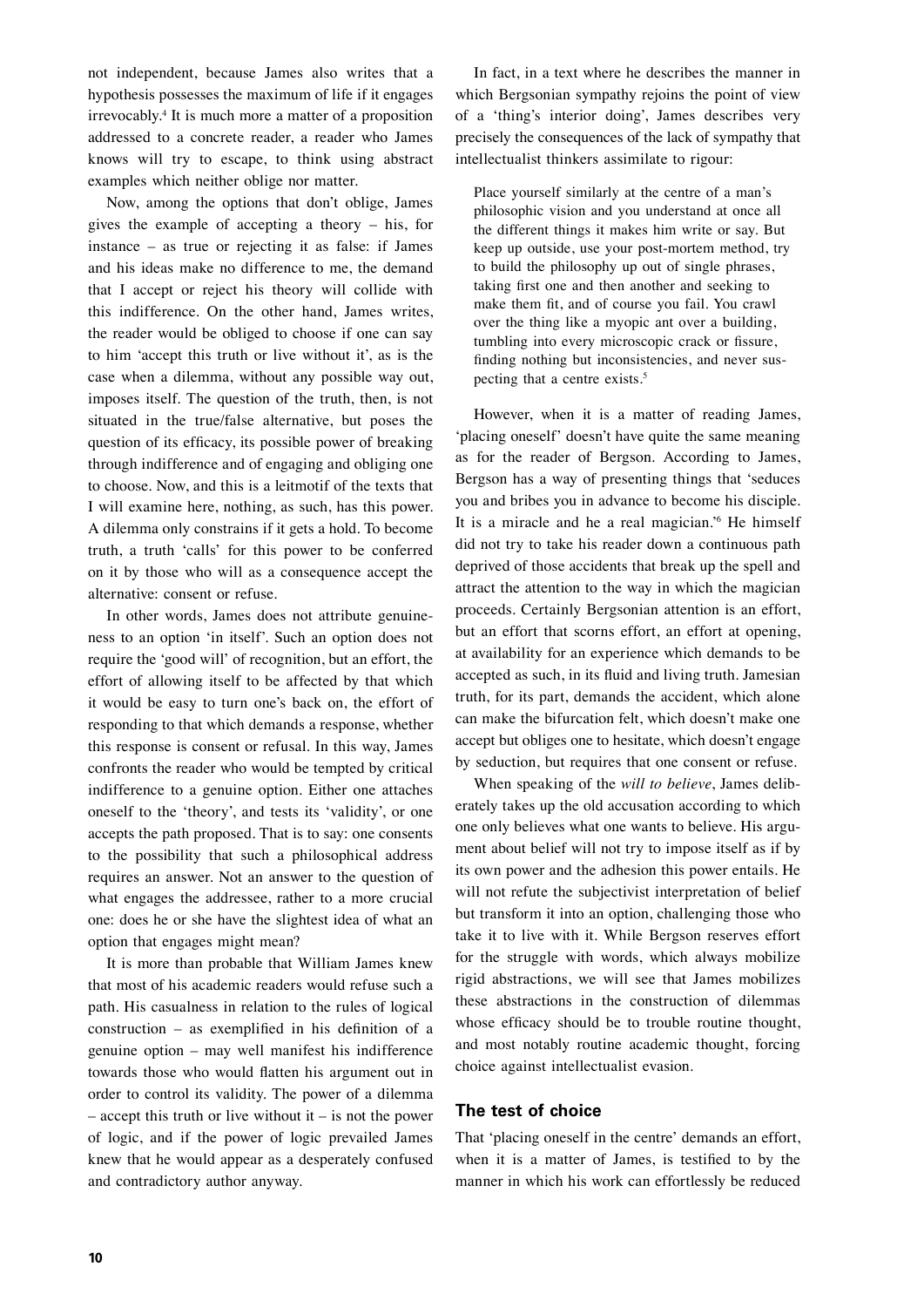to a psychologizing interpretation. Thus Richard Gale has made the demand to 'have it all', to 'grab with gusto all we can' the centre of James's philosophy, along with his anguish when faced with the necessity of sacrificing certain possibilities of experience, not being able to actualize them all.7 Didn't James himself confess, in the chapter of *Principles of Psychology* consecrated to 'The Consciousness of Self':

I am often confronted by the necessity of standing by one of my empirical selves and relinquishing the rest. Not that I would not, if I could, be both handsome and fat and well dressed, and a great athlete, and make a million a year, and be a wit, a *bonvivant*, and a lady-killer, as well as ... a saint.<sup>8</sup>

It may well be that the conclusion of the text does not speak of anguish but of decision for one possibility: 'to make any one of them actual, the rest must more or less be suppressed. So the seeker of his truest, strongest, deepest self must review the list carefully, and pick out the one on which to stake his salvation'.9 But the psycho-philosophical interpreter is free, for his or her part, to place the temptation to be everything, to refuse nothing at the centre and he or she will thus interpret James's effort as a symptom. To put it bluntly, James 'had a problem with the question of choice' and it is clearly understood that the interpreter does not have this problem, or if he does, it is part of his private life, and doesn't concern the reader.

Placing oneself at the centre, in the case of William James, is in one way or another to agree to accompany him in the operation which made him a thinker, the one who doesn't suffer the problem he has with choices but accepts being put to work and to the test by this question. 'We can and we may, as it were, jump with both feet off the ground into or towards a world of which we trust the other parts to meet our jump and *only so*  can the *making* of a perfected world of the pluralistic pattern take place.'10 Jumping off the ground, which the psycho-philosophical interpreter sticks to, transmutes the question of choice. It is no longer a worldly choice – what should one choose to be or do in this world? – but a choice for the world to which it is a matter of contributing. This choice doesn't only imply a world in the making; it affirms a world whose components are themselves indeterminate, whose 'perfectibility' depends on the jumper's trust that he may connect with 'other parts' that may become an ingredient in its fabric.

Jumping, trusting, eventually meeting: here we rediscover the contrast with Bergson, for whom the experience of a choice to be made is not privileged, because even that which we live as a pause and a hesitation is always already caught up in a becoming in which pausing and hesitation can only participate. Buridan's Ass will never hesitate between two meadows, and Buridan himself, if he is thirsty, will not hesitate between two glasses of cold water. For Bergson, it is only afterwards that the terms of a choice can be analysed, in a static mode, as abstractly equivalent possibilities between which the self represents itself as having oscillated. Such an analysis belongs to common sense, as it is this common sense which is expressed in the *mise en scène* associating the free act with a choice between two possibilities that are defined, according to one's needs, as equivalent.

In contrast to this *mise en scène*, Bergson proposes the celebrated image of free action as a fruit that falls from the tree when it is ripe. Not that there is not any hesitation, but it is not the 'self' which hesitates: the self 'lives and develops by means of its very hesitations',11 and it is the self which 'matures'. Whoever has chosen will certainly be able to represent himself at the moment of his choice, but he will not be able to 'retrace his steps' and escape the fact that his representation itself is caught up in the becoming which issues from what it reconstituted *a posteriori* as 'his' choice. As for foreseeing such a choice, it would mean following closely the unfolding experience of the one who will choose, reliving it in its slightest details. 'You thus reached the very moment when, the action taking place, there was no longer anything to be foreseen, but only something to be done.'12

'Only something to be done': for William James, who had to be born a second time, and for all those who today we label 'depressed', Bergsonian simplicity is out of the question. They have been told, and have said to themselves so many times, 'but just do something', whereas that is precisely what is impossible for them. To do something, in the full sense of the phrase, for them, would be to affirm that 'life is worth living', to decide to live against the real possibility of suicide. Jumping with both feet in this sense affirms what the plenitude of Bergsonian duration did not envisage – the possibility of an inability to choose, the experience of an impotent coming and going between abstract and sneering alternatives. Certainly one can repeat, with the psycho-philosophical interpreter, that William James had a problem with the question of choice that apparently Bergson did not have, but the contrast explains nothing. What matters is *the manner* in which James made of his problem the ground for his jump into thinking.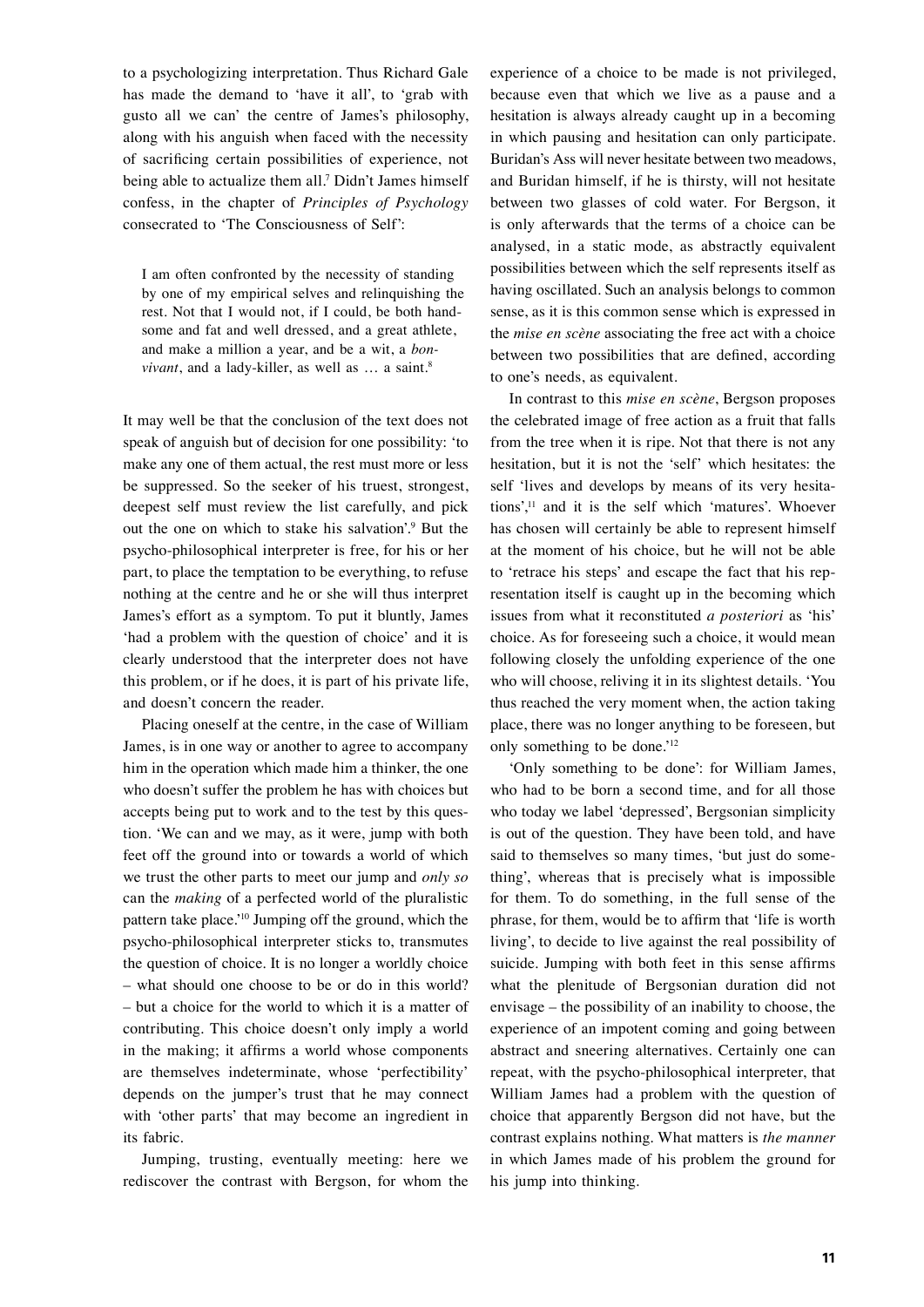#### **Thinking 'before'**

It is not a matter of affirming that William James attempted to construct the propositions that would have succeeded in activating the capacity to act, where the exhortations addressed to those who are incapable of acting previously failed. Rather, one can say that, like Artaud writing 'for' the illiterate, that is to say not for the sake of them but 'before them', under the test of their presence,13 James writes 'before' the suicidal, before those who succumbed, whereas he had a second chance.

That is what I would like to call an 'ethics of thought'. Every thought is, in some way, a jump, an affirmation that there is something to think and that it can be thought. And it is so even if the thinker denies it, preferring rather to spit on those who remain on the ground, describing their voluntary servitude or denouncing life as an illusion: if thought is a jump 'towards', what comes to meet the one who jumps may be frightening. But even for a thinker who arrives at the conclusion that life is to be condemned, thought is still an affirmation of it. I will experiment with the hypothesis that when James is concerned, 'placing oneself in the centre' is not about understanding a 'vision' but an engagement, the engagement that the choice for life maintains the possibility of suicide as a genuine option. The power to jump and live will not make the suicide case wrong, nor any of those others beaten by life, whom James convokes in his texts. Thought will have to accept the constraint and the test of their presence.

Again, James does not address himself to the 'potential suicide' that he was. He addresses himself to his audience, Christians or agnostics, academics or pastors, as to those who live questions such as those of choice, free will, morality with a certain tranquillity, all reduced to the 'classic' questions of philosophy. And it is to such an audience, who without even knowing it are rich with a sense of the possible, which seems as natural to them as the air that they breathe, that he proposes a supposition borrowed from John Ruskin.

In the midst of the enjoyments of the palate and the lightnesses of heart of a London dinner-party, the walls of the chamber were parted, and through their gap the nearest human beings who were famishing and in misery were borne into the midst of the company feasting and free.<sup>14</sup>

It is a matter of making something of the experience of those who live in a world denuded of possibilities pass over into those who are 'rich in possibility', a matter of making them think in the presence of the 'whole army of suicides'. 'The plainest intellectual integrity – nay, more, the simplest manliness and honor'<sup>15</sup> – ought to forbid the rich from denigrating their riches, from considering the enjoyment of the possible as 'normal'.

This is perhaps why in *The Dilemma of Determinism* James presents as inconclusive an analysis of decision 'as it is lived' which he calls 'psychological', but which is of a kind Bergson, for his part, would judge sufficient, together with those readers of James who privilege *Radical Empiricism* over the question of belief. It offers an interesting contrast with Bergson's analysis, a contrast which bears on what Deleuze, in *Difference and Repetition*, calls the syntheses of time: the 'self' charged with the continuity of the past for Bergson, the present of the living moment which decides on continuity for James.

To *yourselves*, it is true, those very acts of choice, which to me are so blind, opaque and external, are the opposites of this, for you are within them and effect them. To you they appear as decisions; and decisions, for him who makes them, are altogether peculiar psychic facts. Self-luminous and selfjustifying, at the living moment at which they occur, they appeal to no outside moment to put its stamp upon them or make them continuous with the rest of nature. Themselves it is rather who seem to make nature continuous; and in their strange and intense function of granting consent to one possibility and withholding it from another, to transform an equivocal and double future into an inalterable and simple past.16

Produced ceaselessly, decision by decision, living moment by living moment, such a continuity may seduce, but it will only engage James when it can be 'de-psychologized', affirmed for everything which exists.<sup>17</sup> As psychological, it privileges in a unilateral manner those who 'know how' to decide, who enjoy the living moment, those 'rich' people who grant or withhold without qualms.

The question that James is seeking to resolve would be this then: how can one address those who are, one might say, profiteers of their psychological selfassurance, who profit from it as if it was normal, who are unshakable to the point that they can allow themselves not to pose the question of what it requires? How can they be led to think 'in the presence' of those for whom the present is empty of meaning, those who find themselves imprisoned in a labyrinth of sneering dilemmas? How is one to disturb a colleague who moves in an 'orderly' world and limits himself to selecting an aspect of it so as to put it to the test without himself being put to the test? Without the consequences of what he consents to or what he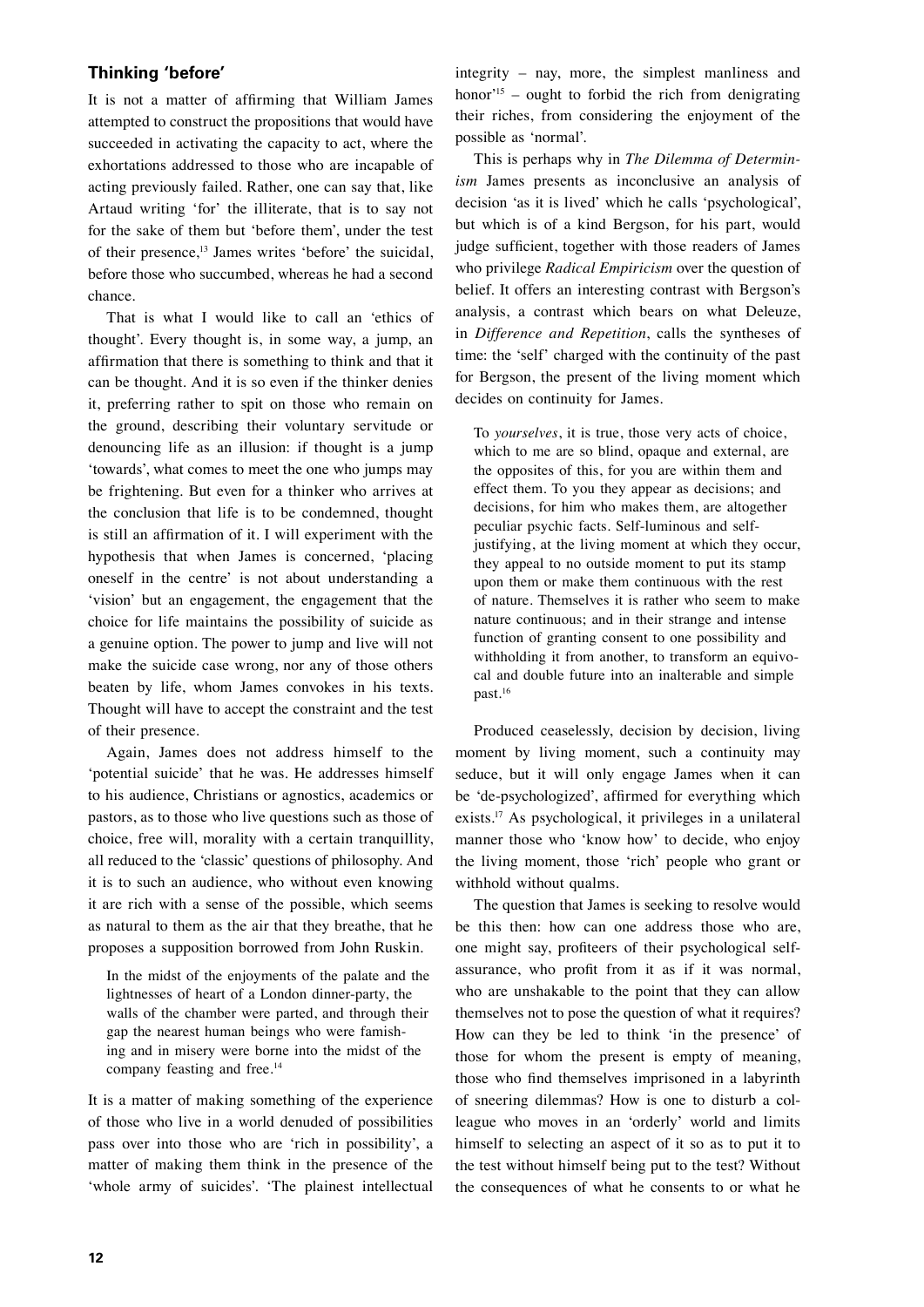refuses making him run any risks other than that of a counter-argument coming from an equally tranquil colleague?

#### **Do you think what you affirm?**

How, for example, can one address those who seem capable of tranquilly affirming determinism – that is to say, the illusory character of that which we who are rich in possibilities live as choice? This question is important because it involves the question of the relation between the problem of knowledge and the problem of existence. The experience that 'the dice are already cast', that one is unable to change anything, to make any difference, is called despair. Certainly the Stoics made the absence of hope the path to an austere and demanding wisdom, but James's colleagues are not Stoics. The determinism that they affirm is tranquil, and requires no effort because it demands not consent but rather refusal. For its partisans, determinism imposes itself starting from an alternative that they present as obligatory. The dilemma would be: either accept determinism as the requisite horizon of a rational comprehension of the world, or accept an arbitrary world, opaque to reason.

The Bergsonian category of the 'false problem' is unsuitable here because what is singular about determinism is the manner in which it is imposed. What dominates in this case is a pale 'I know very well…' – for example, as Bergson maintains, that it can never be verified by a correlative capacity for prediction, followed by a vibrant 'but all the same!': if we abandon determinism, we lose science, we endanger reason.

The fact that in *The Dilemma of Determinism* James chooses to tackle the problem starting from the question of chance clearly indicates that for him it is a matter of breaking a sort of spell that separates those who affirm determinism from the consequences of this affirmation. Breaking the spell implies the need to undo the alternative that gives determinism the power to impose itself, it implies discerning the force which nourishes it. And this force, such as it is diagnosed by James, is nothing other than the repulsion which the idea of 'holes' in the causal chain gives rise to, that is to say chance, assimilated to a 'barefaced crazy unreason, the negation of intelligibility and law'.<sup>18</sup> Those who affirm determinism do not think what they affirm in the positive sense; their consenting to determinism is in fact a refusal of chance, a veritable hatred of chance. And it is this hatred that they spread when one takes seriously their threat: 'determinism must be accepted, or else…' It is thus on this terrible 'or else' that James will attempt to operate.

The choice of taking the side of chance is part of James's ethics of thought. The means chosen for a problem must respond to this problem, without giving it a weight that it does not have. The question of chance, a Bergsonian false problem, is fitting precisely because it is not a matter of responding to the 'belief in determinism' with a 'belief in chance', just as it is not a matter of thinking 'before' those who are crushed by fate, but of addressing oneself to those colleagues who tranquilly affirm their determinist convictions. Their hatred of chance doesn't demand that one opposes them with another truth, in the positive sense – that of our psychological experience, for example. This hatred must lose its grip, and making something lose its grip is what might be called an experimental operation: success or failure. The criterion is not one of truth but of efficacy: it is a matter for James of succeeding in making the absurd character of this panicky hatred of chance felt.

That is why William James will accept the image that Bergson refuses: that of the two routes that he can take indifferently in order to return home. One route having been taken, the determinist will affirm that it had to have been taken, and to claim the other could have been taken is to admit chance, irrationality, dementia, 'a horrid gap in nature'.19 The universe has always been such that it is the first route that had to be taken, that to take the second was an impossibility, even if, as Leibniz would maintain, no vision, but the infinitely acute vision of God, could have determined which was necessary, which impossible.

James does not maintain that the choice of routes was made 'by chance'. This term is not a part of the experience of someone taking one or the other route, even if he tosses a coin to decide: the choice of tossing the coin will not itself be lived as the 'fruit of chance'. Chance corresponds perfectly to the sort of vision 'from the outside' that Bergson refuses. But it is not a question here of posing the problem of vision but that of consent and refusal. Chance has a meaning only in relation to its refusal, and using the artificial simplicity of the thought experiment aims not at proving but at making sensible the suffocating experience of a world where everything conspires, where the most radical difference – necessity and impossibility – opposes two universes, each corresponding to the choice of one of the two routes. And this even though either of the two universes would have had every claim to being explained rationally, because both 'spring equally from the soil of the past'.20 Here, chance does not communicate with the disordered reign of chaos, terrible confusion, the frighteningly arbitrary, but only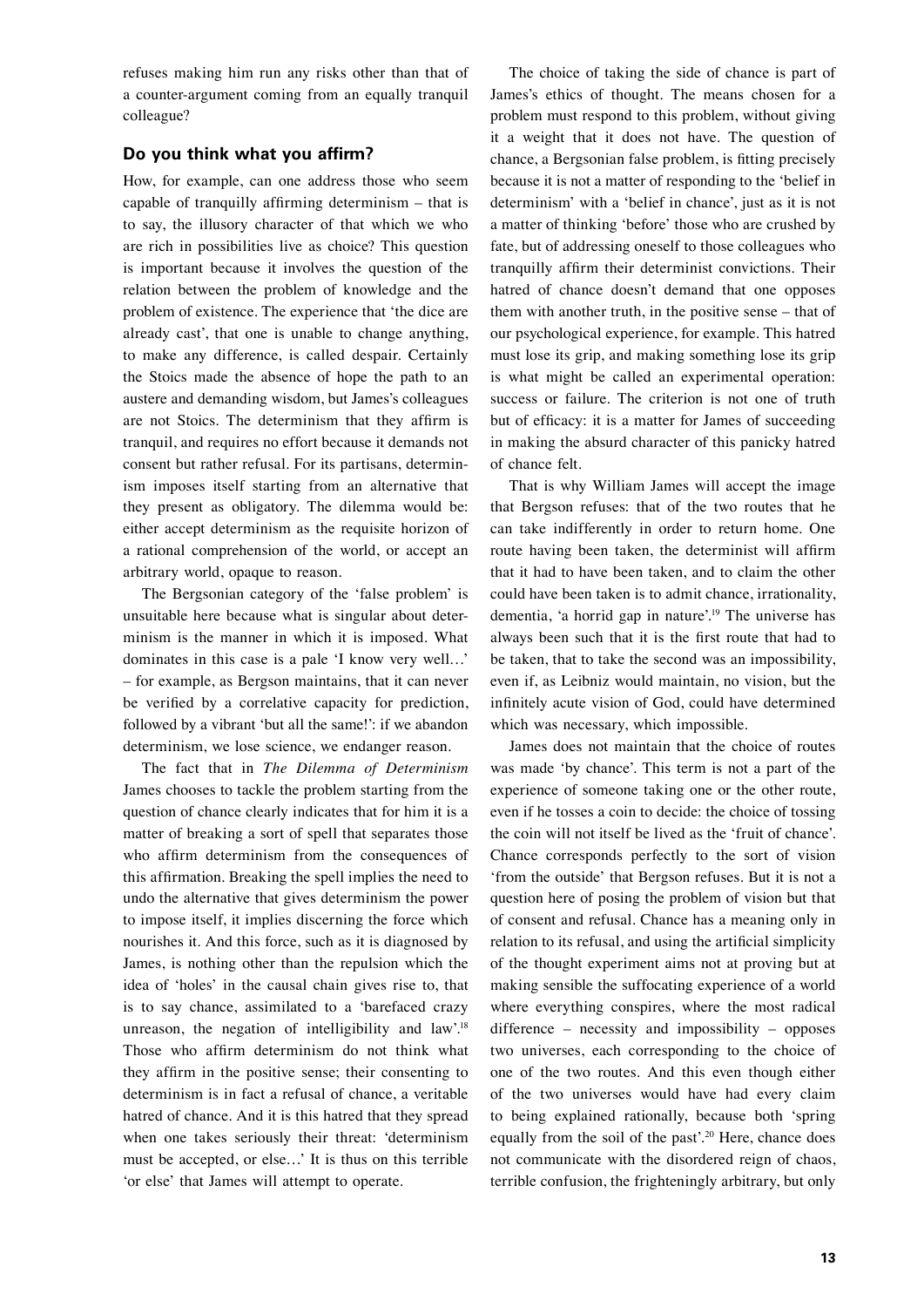with the sober affirmation that the route which was not taken could have been, that taking it was not an impossibility.

James has not 'proved' chance. Chance cannot be proved (even in quantum physics). He tried to convey the experience of the consequences of refusing chance if we took it seriously, if instead of linking it to a definition of rationality and its demands, we gave it a toehold in our lives. Are we capable of living in a world without real possibilities, that is to say of consenting to an experience that would signal to every psychiatrist a grave psychopathological state? In the name of what? We really do have the experience of ensembles whose parts are dissociated and are each determined with a certain independence, without the overall functioning evading all intelligibility.

'That the universe may actually be a sort of joint stock company … in which the sharers have both limited liabilities and limited powers, is of course a simple and conceivable notion.'21 If one explained to shareholders that they must recognize that they should admit their decisions to be the 'unconditional property of the whole', or else the fabric of the company would collapse, they would claim for these decisions what, according to James, must be accorded to every phenomenon which imposes itself on us as fortuitous. The shareholders would say 'hands off!',<sup>22</sup> 'do not treat us as hostages of the order of the whole, our decisions are ours.'

Chance signifies nothing other than this 'hands off!', this refusal of a block universe, where what happens would be controlled, guaranteed, necessitated by the rest. What happens can concord marvellously with the rest, without the latter having a positive, determining hold on the happening. Finally, the idea of chance is only the pejorative version of the idea of the gift: that to which we cannot lay claim as if it was a right. The fortuitous is not the inexplicable but that which comes 'when it comes, in the manner of a free gift, or not at all'.23 And if the universe wishes to appropriate this gift, integrate it into its properties, it will certainly be able to, and the fortuitous will appear as perfectly intelligible. But it will be able to do so only after this fortuitous event has occurred.

#### **Chance and regret**

The question of the two routes was a thought experiment destined to make the dilemma 'determinism or meaningless chance' lose its force and to prepare the terrain for another dilemma. The alternative that James wishes to render living, obligatory and momentous, bears on the consequences of the determinist doctrine. Think of a horrific crime of your choice. If you declare yourself a determinist, you must forbid yourself the 'judgement of regret' because one cannot comprehend the regret that such a crime took place 'without the admission of real, genuine possibilities into the world'.<sup>24</sup> And so you either accept the reality

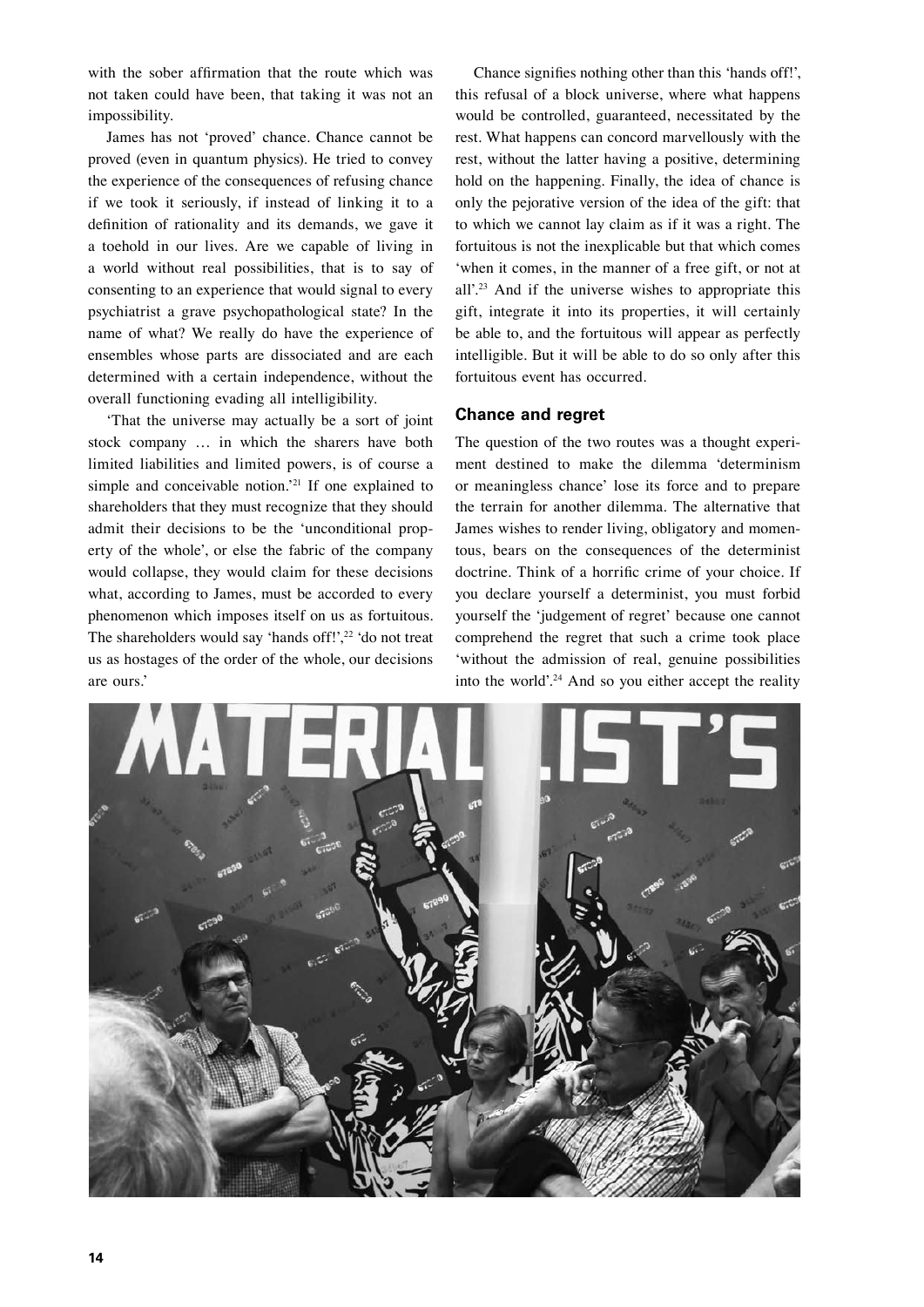of the possible or you declare that this crime was necessary and the regret that it took place subjective and a vector of illusion. But that is not yet enough: the same dilemma also forbids you from regretting that your contemporaries allowed themselves this error, since you will have to recognize that it too is necessary once it has occurred.

The long description of the crime of Brockton, whose horror James revives, is a fascinating element of the Jamesian operation. It is a matter of details that perhaps intellectualists will judge to be anecdotal. But if they affirm the illusory character of regret, they must be capable of affirming that the crime was determined by the order of things if not 'before' the unhappy woman who, shot with four bullets, asked her husband 'you didn't do it deliberately, did you, darling?'; in any case, before the self-satisfaction of the latter who said that he replied 'No, I didn't do it deliberately' as he picked up the rock with which he would smash her skull.

This moment of cruelty and terror must be rendered present because it has as its correlate the veritable cry of disgust and anger of James faced with the 'subjectivist proposition'. This proposition allows certain determinists to escape from pessimistic despair and to attribute a positive dimension to the crime and the sorrow to which it gives rise, as contributing to human progress: 'Crime justifies its criminality by awakening our intelligence of that criminality, and eventually our remorse and regrets; and the error included in our remorses and regrets, the error of supposing that the past could have been different, justifies itself by its use. Its use is to quicken our sense of *what* the irretrievably lost is.'25 Let us be thankful for the Brockton murder because it finds its meaning by provoking in us moral or scientific judgements.

If *this* be the whole fruit of the victory, we say; if the generations of mankind suffered and laid down their lives; if prophets confessed and martyrs sang in the fire, and all the sacred tears were shed for no other end than that a race of creatures of such unexampled insipidity should succeed, and protract *in saecula saeculorum* their contented and inoffensive lives, – why at such a rate, better lose than win the battle, or at all events better ring down the curtain before the last act of the play, so that a business that began so importantly may be saved from so singularly flat a winding-up.<sup>26</sup>

James's cry is the correlate of the ethics of thought I have hypothesized, and should rule out the identification of pragmatism and utilitarianism. The acknowledged utilitarian value of regret, as subjective as it may be, disgusts him, because it places the horror of the world at the service of those in the position of spectators, indeed even of consumers. The act of thinking evades what James calls the battle, the choice of affirming that the world has a meaning even when burning on the stake. The only meaning assigned to the horror of the crime is to add a little spice, provoking a judgement which revives the flavour of insipid goods, whose values lies only in the possibility that they could be irretrievably lost. The thinker does not think before the crime; he uses such a regrettable event in order to forge moral judgement or scientific explanations.

For James regret founds no judgement. To regret is not to condemn. Contrary to the imputation 'you should not have' that Kant demands we be able to apply unconditionally in order to impose the postulate of an unconditionally free transcendental subject, regret does not preclude the murderer's being irresponsible. What is more, regret is not in itself a secret preparation for the definition of what it is right to regret. The rapist who gets caught will regret not his attack but the fact that he didn't murder the victim who identified him. There is no cynicism here but an ethics of the problem. The purpose that gives its importance to the judgement of regret is not to address the choice of the battle or the meaning of life. It is nothing other than to dispel the power of determinism, and this power is not worthy of engaging a thinking bearing on evil, freedom, or responsibility: 'the word "chance", with its singular negativity, is just the word for this purpose. Whoever uses it instead of "freedom", squarely and resolutely gives up all pretence to control the things that he says are free. For *him* he confesses that they are no better than mere chance would be.'27

It is not a matter of affirming that the abominable gesture of the Brockton murderer is the product of chance – that would be to use chance in a positive way, as an explanation. Rather, faced with those who would like to take control, whether that be in the name of freedom or duty, or in the name of all the determinisms you like – genes, environment or passions – it is a matter of repeating the cry of the fortuitous event 'hands off!' Horror must, so to speak, remain open; the abyss of the last moments of the victim must not be filled up with scientific or moral judgements.

#### **The consent that engages**

Thinking 'before' the last moments of the victim is also to pose the question 'is life worth living?', and this time not before the murdered wife, who never had to pose herself this question, but before those who replied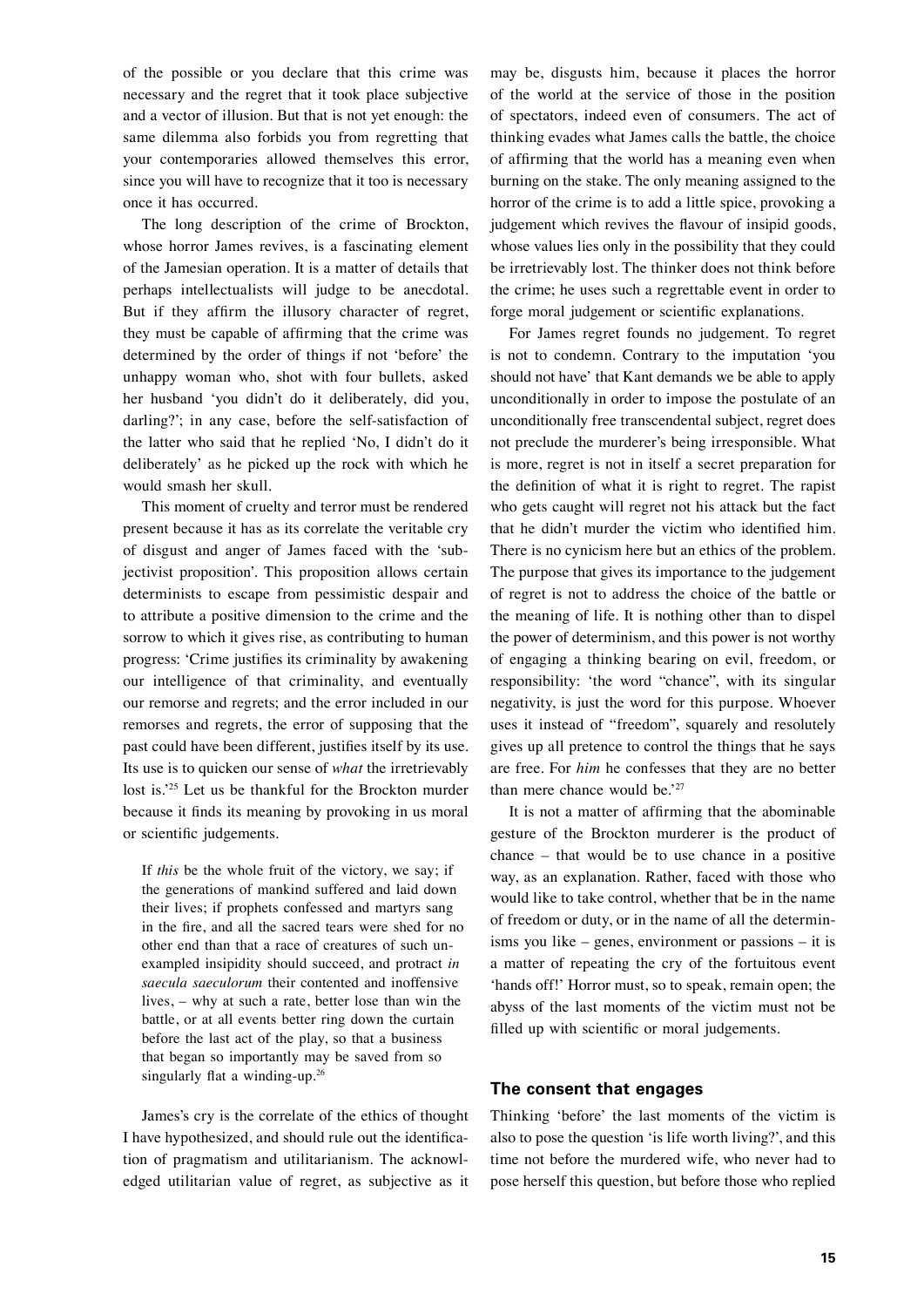'no'. There is a properly Jamesian ethic in the fact of avoiding every passage leading from regret, with its correlative, chance, to betting on a consent that engages *for this world*, full of blood, drama and fury, betting that this world does not confirm the suicides' despair, just a matter of a confusion of stories told by idiots, signifying nothing.

Chance allows for games of chance, and the player will certainly regret that the roulette ball landed on the number just next to the one she had bet everything on, but the confidence that she had in her luck was addressed to a 'free gift' which comes when it comes or not at all. The bet, for its part, certainly requires that the outcome is not given – that is why a universe which is not a block has to be affirmed. But the bet must also affirm the Jamesian version of responsibility, a responsibility that is not moral – you ought not to have – but 'existential', one might say, because engagement makes its consequences exist. Whoever thinks that life signifies nothing, that chance is at the controls, will find only confirmation, and will say the suicides were right.

As for the option of trust – 'Believe that life *is* worth living, and your belief will help create the  $fact<sup>28</sup> - it is *unchi* to *backed* up with examples$ corresponding to a utilitarian version of pragmatism. Notably the recurrent one of the mountaineer, forced to take a terrible leap, who will fall into the crevice if he doesn't have the faith that he can accomplish it. However, it cannot be reduced to this. First, the mountaineer, experienced and trusting in his own means, can nevertheless fall into the crevice, because the rock that he trusted he would be able to reach was cracked, for example: chance is not eliminated by trust. Second, the mountaineer's leap, the 'faith that saves', is only a pedagogical example, as all the other examples which have served to feed the myth of Jamesian pragmatism as the philosophy of the *cash* value of ideas. In fact because his trust in his capacities creates a disymmetry that concerns his survival, the mountaineer can be inscribed in the continuity of examples that bear on animal needs. The mountaineer needs to believe that he can succeed, like a goat seeking the slightest blade of grass on a deserted plateau.

Would the difference, then, be that whilst the goat's faith seems indestructible, the mountaineer can doubt? This might take James into the vicinity of a Romantic 'critique' of thinking as that which doubts and corrupts the assured instincts of animal life. However, whenever James's argumentation has a 'biological' stage, putting physiology and psychology or animal and human needs in continuity, it is always a matter of preparing the

terrain. To those who think that the continuity step risks giving a purely natural basis to values supposed to transcend nature, James replies that it is 'an honest stage; and no man should dare to speak meanly of these instincts which are our nature's best equipment, and to which religion herself must in the last resort address her own peculiar appeals.'29 The continuity stage allows human needs to resist both censure and intellectualist hopes, but it is then a matter of posing the question of what these needs specifically require. They require… that there may be something that may come and meet those who jump off the solid ground of factual statements.

We are well equipped but that does not prevent doubt. On the contrary, whoever bets on life, for the world, engages in a fight whose outcome is uncertain. Perhaps he will succumb, and, worse still, because chance is always there, he is not in the slightest bit assured that his choice will not have catastrophic consequences. To think 'before' the whole army of suicides, it is not enough to accept the fight from which they subtracted themselves. The real bet must be able to conjugate trust and uncertainty. It must imply a jump towards what can make the fight for life a 'real' fight, where something is decided that exceeds the interests of the protagonists and requires them despite the uncertainty of the consequences. If the fight for life 'be not a real fight, in which something is eternally gained for the Universe by success, it is not better than a game of private theatricals from which one may withdraw at will'.<sup>30</sup>

Consequently, faith is what is required against the 'all is vanity' opium of scepticism, but it should be underlined that it does not offer any of the assurances that would silence the sceptic. One should even say that the Jamesian ethic cannot consent to any of these assurances, not because it would spoil a pure or heroic faith but because assured thinking doesn't think 'in the presence of'. Assured thinking can only include in the same address those whom life has beaten and those who do not know how rich they are, condemning the former and making the latter right.

#### **Tragedy and collective experimentation**

What I am calling James's ethics of thought is not only a constraint that confers on this thinking its own style. In the case of 'moral life', it becomes the recipient of a solution to what might appear to be an insoluble dilemma. Here William James is addressing himself to moral philosophers who struggle with moral scepticism, with the claim that all morality responds to the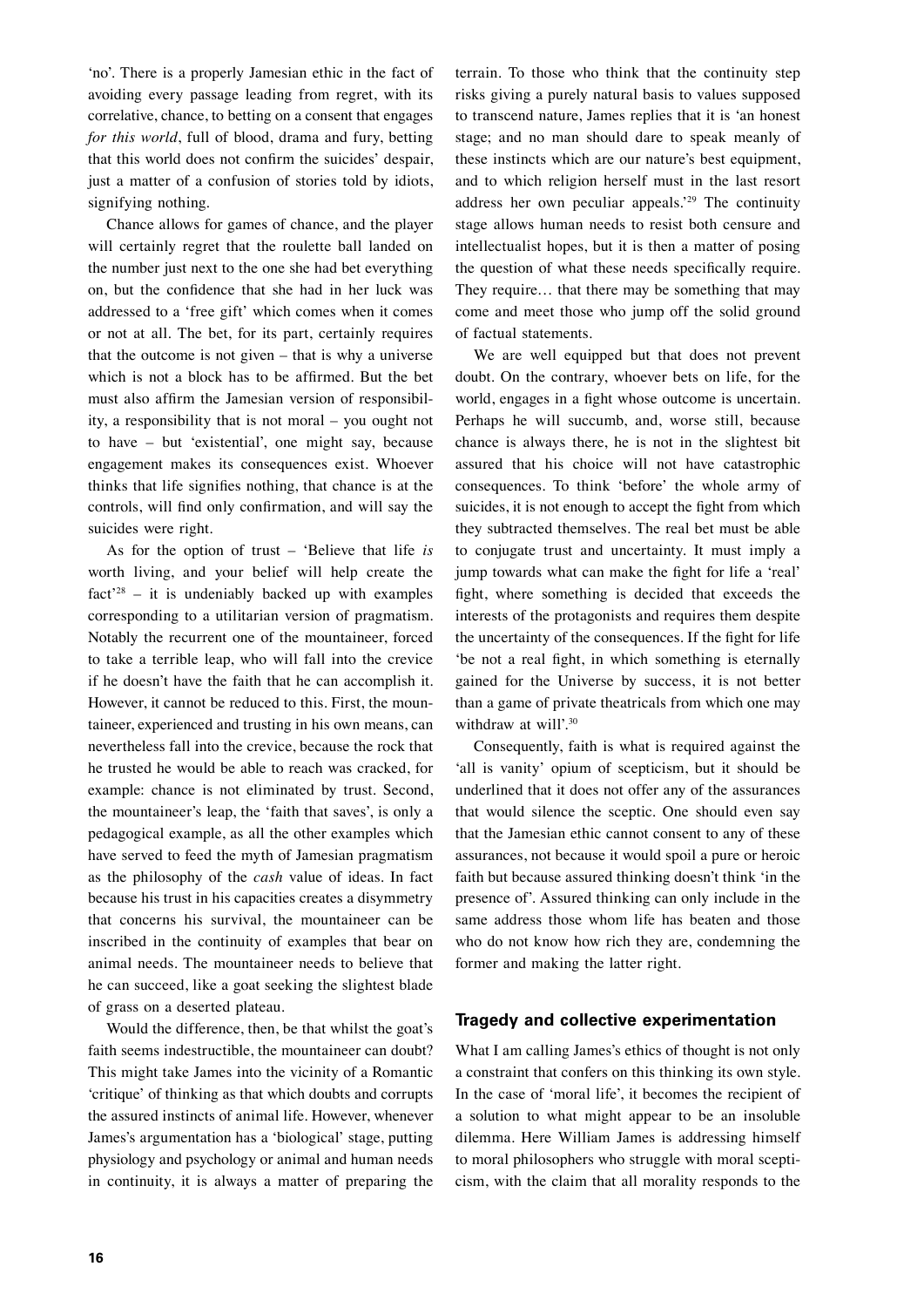law of the most powerful. And he defines himself as participating in this struggle. But he begins by refusing to give to the philosophers what they think they need in order to beat scepticism – give me a fixed point and I will construct for you the complete system of human obligations and duties.

Not only does James refuse even the shadow of a fixed point, but his definition of the good – 'the essence of good is simply to satisfy demand<sup>31</sup> – seems destined to result in the relativism of every moral position. Not all demands can be met at the same time: they thwart and offend each other. Everyone is liable to construct a 'moral world' where he or she will be in the position of vindicating their right to oblige everyone else to submit to their demand, and the philosopher does nothing different when he confers a force of law on the ideal to which he aspires. Such, then, is the dilemma: either the philosopher actually vindicates this right in the name of an authority which nobody conferred on him, and thereby confirms that conflicting authority is the ultimate horizon of every definition of morality; or he accepts the obligation to reject his own spontaneous ideals, even those he cherishes most, and to examine conflicting claims impartially. But according to what criteria? With what unity is one to render conflicting aspirations commensurable?

It is there, at the moment when there seems to be no way out, that James transforms the problem. What rises up before the examiner, he writes, is 'a tragic situation and no mere speculative conundrum'.32 It is not a matter of searching for a criterion that would justify as normal the situation in which some demands or ideals are satisfied and not others. Genuine impartiality happens through the capacity to *feel the tragedy* that they cannot all be satisfied, that is to say through a resistance to the anaesthesia that our conventions give rise to.

If we follow the ideal which is conventionally highest, the others which we butcher either die and do not return to haunt us; or if they come back and accuse us of murder, every one applauds us for turning to them a deaf ear. In other words, our environment encourages us not to be philosophers but partisans.<sup>33</sup>

William James had nothing against conventions, quite the contrary. But it is to philosophers that he is addressing himself here, because philosophers always try to transcend conventions, to derive them from what ought to be in order to protect them from the accusation of deriving from what ought not to be – the arbitrary law of the most powerful, in this instance. Now, a convention is not 'derived'. It is not reducible to anything more general at all. To defend a convention against scepticism therefore is not for James to found it but to think of it as the solution to a problem that no sceptic could deny. What the Jamesian philosopher insists is to keep alive the memory of the problem to which moral conventions respond. That is to say, to think in the presence of 'ghosts', of all those muffled demands that insist on being heard although a convention excluded them.

This does not mean that the moral philosopher is the spokesperson of these ghosts, because to the extent that the problem is, tragically, inescapable, exclusion is not unjust. Instead James proposes a guiding principle that seems to indicate a possible solution: 'to satisfy at all times as many demands as we can'. As a consequence:

those ideals must be written highest which *prevail at the least cost*, or by whose realization the least possible number of other ideals are destroyed. Since victory and defeat there must be, the victory to be philosophically prayed for is that of the more inclusive side – of the side which even in the hour of triumph will to some degree do justice to the ideals in which the vanquished party's interests lay.<sup>34</sup>

But, knowing that the vanquished are innumerable, how can such a calculus work? Without having the means, should the philosopher occupy the position of Leibniz's God, calculating the best of all possible worlds under the constraint of incompossibility? Such a position is untenable not only because we are not God but for a positive reason: the 'comprehensive' character of an ideal – what it has to condemn in order to affirm itself – is an unknown. Is it remembered today that, for Catholics sixty years ago, refusing to let Jewish survivors of the death camps reclaim their children if they had been baptised seemed an unavoidable consequence of their faith?

What James proposes to moral philosophers is not to calculate, but to accompany him on an adventure that no 'closet-solution'35 can anticipate because it is only in real time that a winning ideal may come to answer the philosopher's prayer – that is, become compossible with some of the demands it excluded. This will not happen through the good will of the winners who would listen to the advice of a philosopher. If the winners can learn to modify their demands, it is because these demands have been put to the test, and because this test has succeeded in having their abusive character felt. This test begins every time that an excluded ideal 'has its special champion already provided in the shape of some genius expressly born to feel it, and to fight to death in its behalf'.36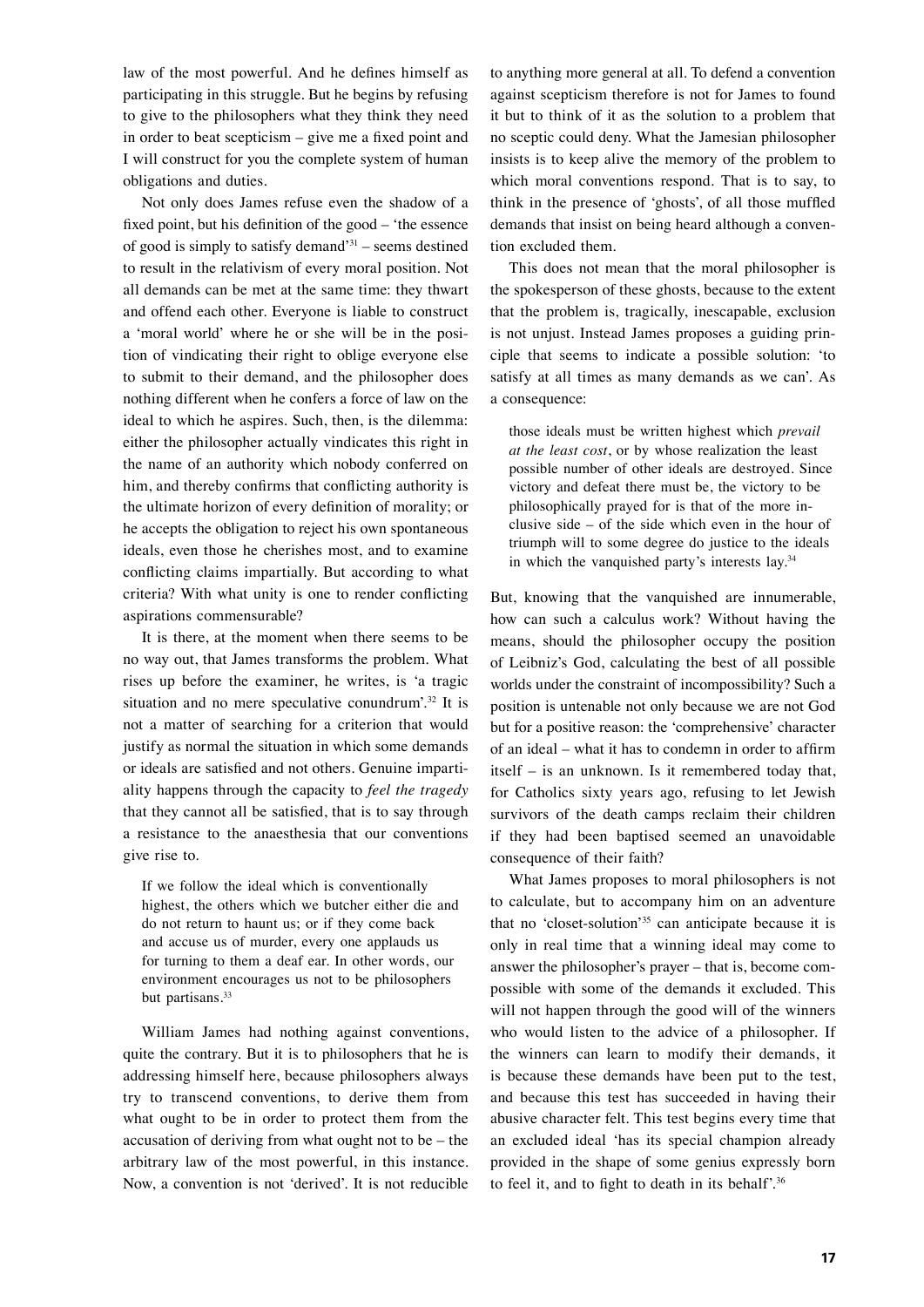Certainly the philosopher can become such a champion, but then he will have to refrain from founding the demand for which he is the spokesperson on an authoritative philosophical argument. He is engaged in a 'real battle' at the side of others who similarly denounce what excludes them as an abuse of power. And the result of this battle cannot be defined by thought, because the possible victorious outcome will not be only the suspension of an abusive arbitrariness. What will be invented is a new composition of the world, implying the concrete modification of those components that had claimed the necessity of excluding what they finally come to admit.

What James envisages is a link between morality and a large-scale collective experimentation, the making of connections between what was mutually exclusive, the results of which can only be judged *a posteriori* 'by finding, after the fact of their making, how much more outcry or how much appeasement comes about'.37 Such a link has nothing relativistic about it. One could even say that it requires that those collectives confronted with the demands of those they exclude not be 'demoralized', ready to give way to every demand. Appeasement testifies to an event, and, if it was produced instead by the relativistic understanding that no demand should impose anything on anyone, there would then be no 'gain', no apprenticeship, only the sadness of renunciation.<sup>38</sup>

#### **Keeping doors and windows open**

Moral philosophers are called to bracket off their demands, whether they coincide or enter into conflict with those that make innovators act and struggle, because of their very engagement, because a trust in the collective making of history is the only way to escape moral relativism. The role of trust is not a matter of the powerlessness of the individual, of his incapacity to envisage the transformations that only such a history is capable of producing. It is rather because such transformations are a matter of fighting, involving the very fabrication of the world, not a matter of knowledge, which is always relative to a given moment of its fabric. The situation is similar in the case of biological evolution, where there can be no theory of adaptation, only retroactive comments.

However, the analogy with evolution might give rise to scepticism again, because biological evolution doesn't follow any 'guiding principle', giving meaning to a 'better' world. That is why it is important to underline that in the case of morality the stake is not the selection of the best adapted, the victory of some and the elimination of others. The stake is the invention

of new modes of composition, maximizing the possibilities for coexistence of what in every epoch seem destined to exclude each other. And the stimulus to this collective history is not 'new ideas', similar to random mutations. It is what a social organization excludes which comes back to haunt it and which, sometimes, gives rise to spokespeople capable of imposing the collective test or experiment which will, maybe, produce a better world.39

'Keep the doors and windows open': James's affirmation of this urgency, which the psycho-philosophical commentator has interpreted as the search for a way to 'have it all', could indeed effectively be the centre of James's thinking, but in the manner of an engagement, not a symptom. Keeping the doors and windows open is a constraint on thinking. It does not only demand that the thinker leave the solid ground of agreed human conventions, which affirm the legitimacy of certain possibilities and condemn others. In order to leave this ground, it also demands that the thinker not aim at what would transcend the conventions that give its consistency to this ground. The moral philosopher's jump is not towards an ideal that would ratify the legitimacy of some demands and the condemnation of others. What I have called an 'ethics of thought' responds to this strange jump, which nevertheless has nothing to do with levitation. It means jumping off a ground silencing the ghosts of those who have been sacrificed, refusing to ratify their condemnation or to define their destiny as 'normal' in the name of some generality (genes, the environment, etc.). Such a jump is not a 'moral one' because it is not a matter of a demand but of a test. Correlatively, what James jumps towards has nothing to do with a morality of the beyond, which would promise redemption to the sacrificed, which would punish the unspeakable Brockton murderer and console his unfortunate victim. The 'invisible' world that he sometimes invokes, when it is a matter of denying that the world of facts has the last word, does not for its part have the final word. It is not another world, where suicides would be reconciled with eternal life, a world where what has cruelly, irreversibly, taken place could be undone. The jump is not made into a world that would welcome and justify. It may even be the case that the 'invisible' which may come to meet the jumper vitally needs the jumper. Jumping demands a 'fidelity' to *our* world, placed 'between barbarism and freedom',<sup>40</sup> and 'God himself, in short, *may* draw vital strength and increase of very being from our fidelity.'<sup>41</sup>

Living demands courage for whoever has hesitated – really hesitated – between living and dying, for